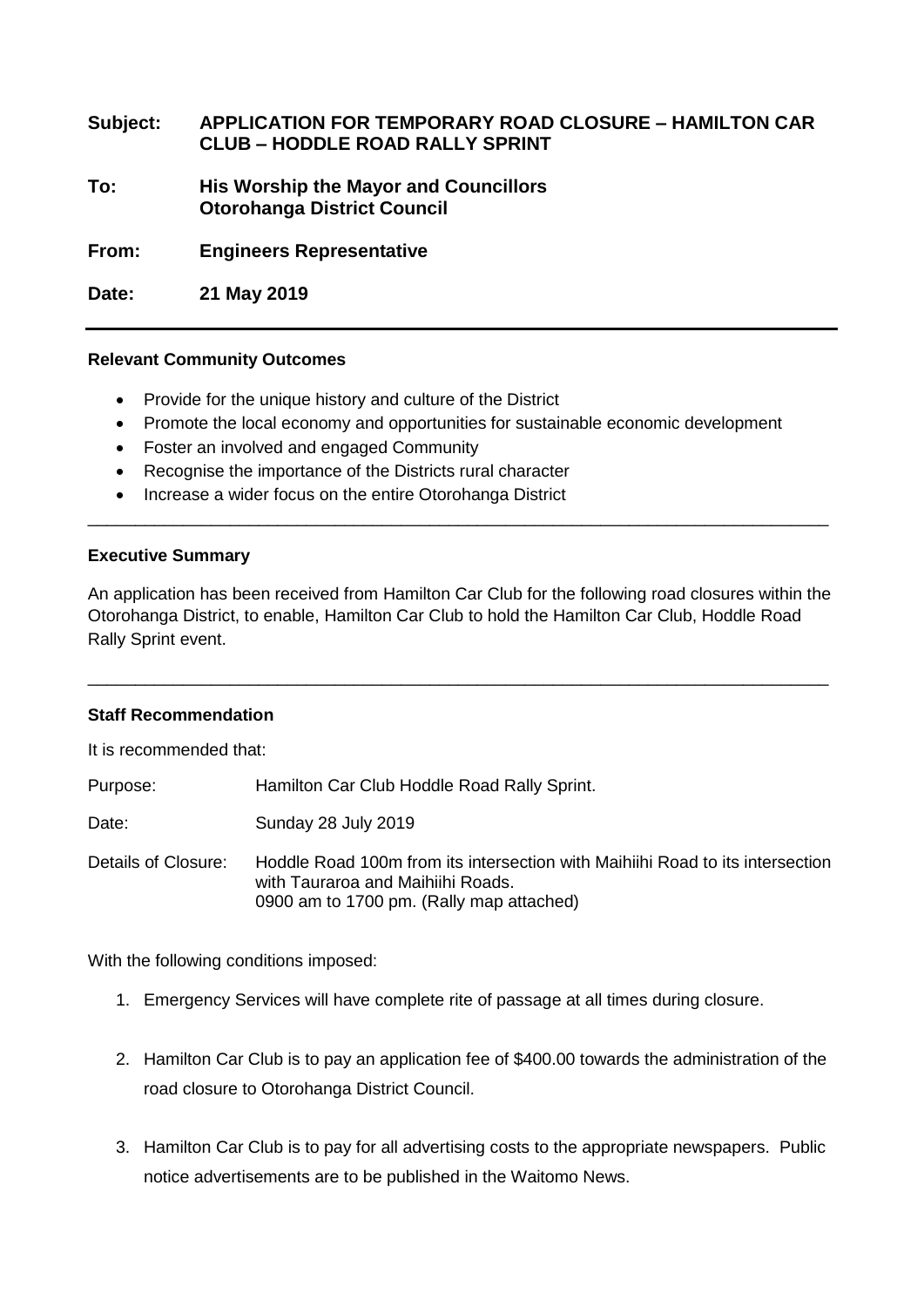- 4. Hamilton Car Club is responsible for obtaining public liability insurance (and paying the cost thereof) to a minimum value of \$2,000,000. This is required to indemnify Council against any damage to the property or persons as a result of rally activities during the road closure period.
- 5. Hamilton Car Club is to pay Otorohanga District Council a bond of \$5000.00 per unsealed road. To be held by council in lieu of a post-race inspection driveover.
- 6. Hamilton Car Club is to comply with the objection provisions contained in the Transport (Vehicular Traffic Road Closure) Regulations 1965.
- 7. Hamilton Car Club is to liaise, and provide evidence of liaison with all operators and businesses that may be affected by the road closures.
- 8. Hamilton Car Club is to consult with all residents of all properties on the roads intending to be closed and also the residents on roads connecting with roads intending to be closed, including any, no exit roads. Two mail drops to residents are to be carried out. All initial mail drops to residents are to be approves by Council staff before distribution commences. The subsequent mail drop is to be completed no later than ten full days before the proposed closures.
- 9. Hamilton Car Club is solely responsible for signposting and policing of the roads to be closed, to ensure that only vehicles connected with the event have access to the road closure areas. This includes arranging the delivery, erection and staffing of all road closure barriers and the removal thereof after closures. All gates and entranceways are to be taped and to ensure its removal thereafter.
- 10. Signs advising of the road closures are to be erected at the start and end of the closed portions of the roads and on each intersecting road two weeks prior to the road closure. All signs are to be removed immediately after the closure. A Hamilton Car Club representative is to meet with Council Engineering staff regarding the required signs format, size, location and quantity of signs for approval before they are manufactured and erected.

## **Report Discussion**

Hamilton Car Club have applied for this road closure pursuant to the Tenth Schedule of the Local Government Act 1974.

They are prepared to comply with the objection provisions contained in the Transport (Vehicular Traffic Road Closure) Regulations 1965. Hamilton Car Club, are in the process of obtaining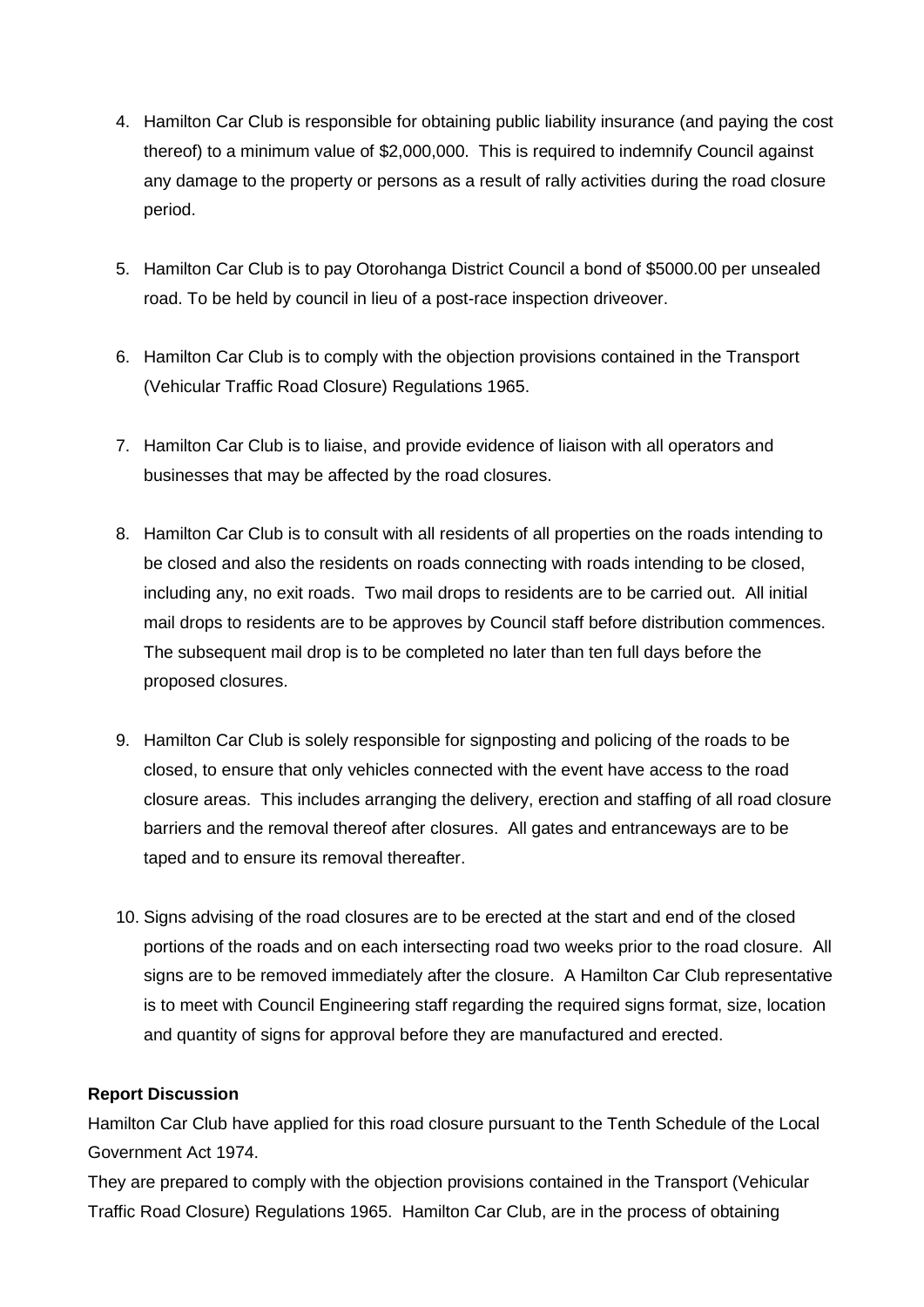consents from residents of the affected areas, indicating agreement for the road closures. They have also conducted an initial letter drop and will carry out a reminder mail drop no later than ten full days before the proposed closure.

Hamilton Car Club President and members have held meetings and discussions with the effected residents and Maihiihi School and have come to an agreement with Maihiihi School whereby the school and community will benefit financially and socially from this event by way of a donation per contestant and catering lunches to contestants and race spectators.

Marion Fleming **ENGINEERS REPRESENTATIVE**